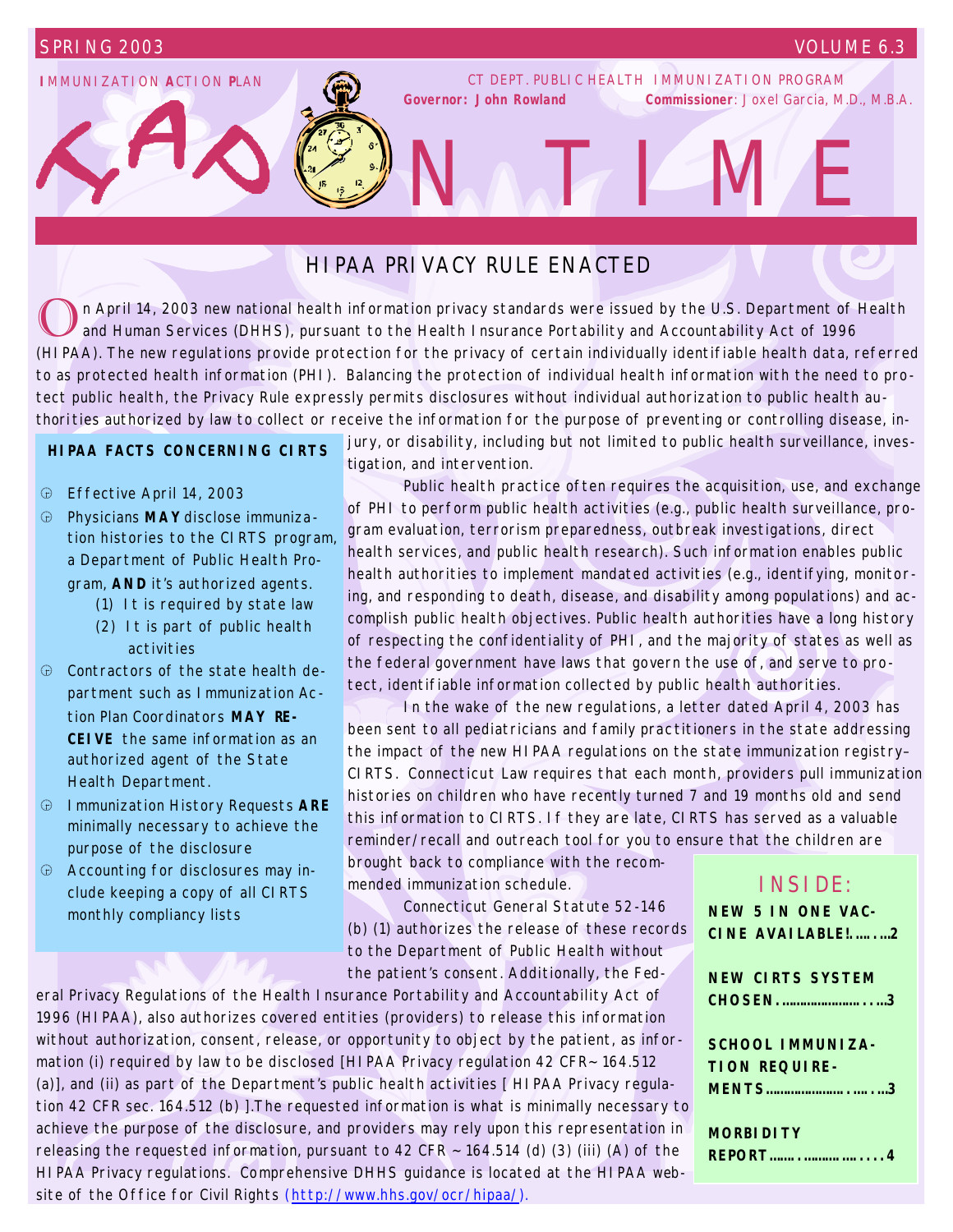

### **Meningococcal**

MENOMUNE (Meningococcal Polysaccharide Vaccine, Groups A, C, Y and W-135 Combined) 10-dose Vials Can Now Be Used For 35 Days After Reconstitution. Aventis Pasteur has received U.S. Food and Drug Administration (FDA) approval to extend the shelf life of Menomune vaccine for 35 days after reconstitution. Previously, the vaccine needed to be used within 10 days after opening. This positive change will benefit providers by allowing them more time to schedule meningitis immunizations. Also, until further notice, Aventis Pasteur will continue to offer the 5-dose return policy.

 In order to provide parents, students and travelers a place to be immunized, Aventis is rolling out the Meningococcal Vaccination Provider (MVP) Network. The MVP Network is an on-line, searchable database of Menomune 10-dose vial customers who have agreed to participate in the Network. Anyone will be able to go on-line at www.meningitisvaccine. com, type in his or her zip code, and receive a listing of Menomune 10-dose vial providers in the area. If a patient's primary care provider is not stocking the vaccine, this will offer an alternative location where Menomune will be available.

 Most CT schools are responding to the current market conditions by offering the vaccine at registration or upon arrival to campus for students unable to obtain it from their primary care provider. Please see insert, "MENINGOCOCCAL CLINICS IN CONNECTICUT"

#### **DTaP/IPV/HepB**

In December 2002, the Food and Drug Administration (FDA) approved the licensure of a new 5-valent (DTaP/IPV/ HepB) childhood combination vaccine, brand name Pediarix (Glaxo SmithKline). In late February, the Advisory Commi ttee on Immunization Practices (ACIP) recommended this vaccine for inclusion as part of the Vaccine For Children (VFC) Program. The 5-valent combination is approved for use in infants and children from the ages of 6 weeks to 7 years of age and is administered as a primary series at 2, 4, & 6 months of age. This vaccine **can** be used for catch up doses in a primary series, but it is not approved for booster doses after the 3 dose primary series. The minimum recommended spacing between doses is 8 weeks.

 Pediarix **cannot** be used for the birth dose of hepatitis B. It can be used, however, for the continuation of primary vaccination doses for children beginning their hepatitis B vaccine series at birth, with one exception. Pediarix should not be used for continuation doses given to an infant

born to a hepatitis B surface antigen positive mother. Rather, infants born to known HbsAg positive mothers, usually those given HBIG (hepatitis B immune globulin) after birth, should receive their hepatitis B series in uncombined (monovalent) form, with the second dose given at 1 month of age. Immunization providers can now order the new 5 valent vaccine for **all** patients in their practice, regardless of VFC status. Pediarix comes packaged in a box of ten single-dose vials.

 The state Immunization Program will continue to carry individually packaged DTaP, IPV and Hepatitis B for those providers who need or prefer to tailor primary vaccination with these vaccines to meet individual needs, for the birth dose of Hep. B and for booster does of each.

# **Pediatric Influenza**

ACIP recommendations for the use of Pediatric Influenza were expanded to include all VFC-eligible children ages 6 to 23 months and their household contacts aged 2-18 years of age. The resolution became effective March 2003 for vaccine to be administered during the 2003-2004 influenza season and subsequent seasons. Providers will be notified when they are able to order influenza vaccine which should be in the late summer or early fall. The recommendation came after studies showed a substantially increased risk for influenza-related hospitalization among children <23 months of age.

## *<b>Prevnar*

On April 30, 2003 the Connecticut Immunization Program received notification from CDC that vaccine production and deliveries for Pneumococcal Conjugate Vaccine (PCV) are sufficient to return to the routine schedule. The interim vaccination recommendations established during the supply shortage are suspended. The highest priorities for catch-up vaccination are children <24 months of age at high risk for invasive pneumococcal disease because of medical conditions who have not completed the four dose series. Second priorities include vaccination of healthy children <24 months of age who have not received any doses of PCV and healthy children <12 months of age who have not yet received three doses.

### **RETIREMENT ANNOUNCEMENT**

Peter Lamb, epidemiologist for region III will be retiring as of June 1st. His replacement is not yet known. All correspondence should be directed to the main Immunization Program line (860) 509- 7929. Peter served as a regional epidemiologist for almost 30 years and his knowledge, wit, and attention to detail will be sorely missed.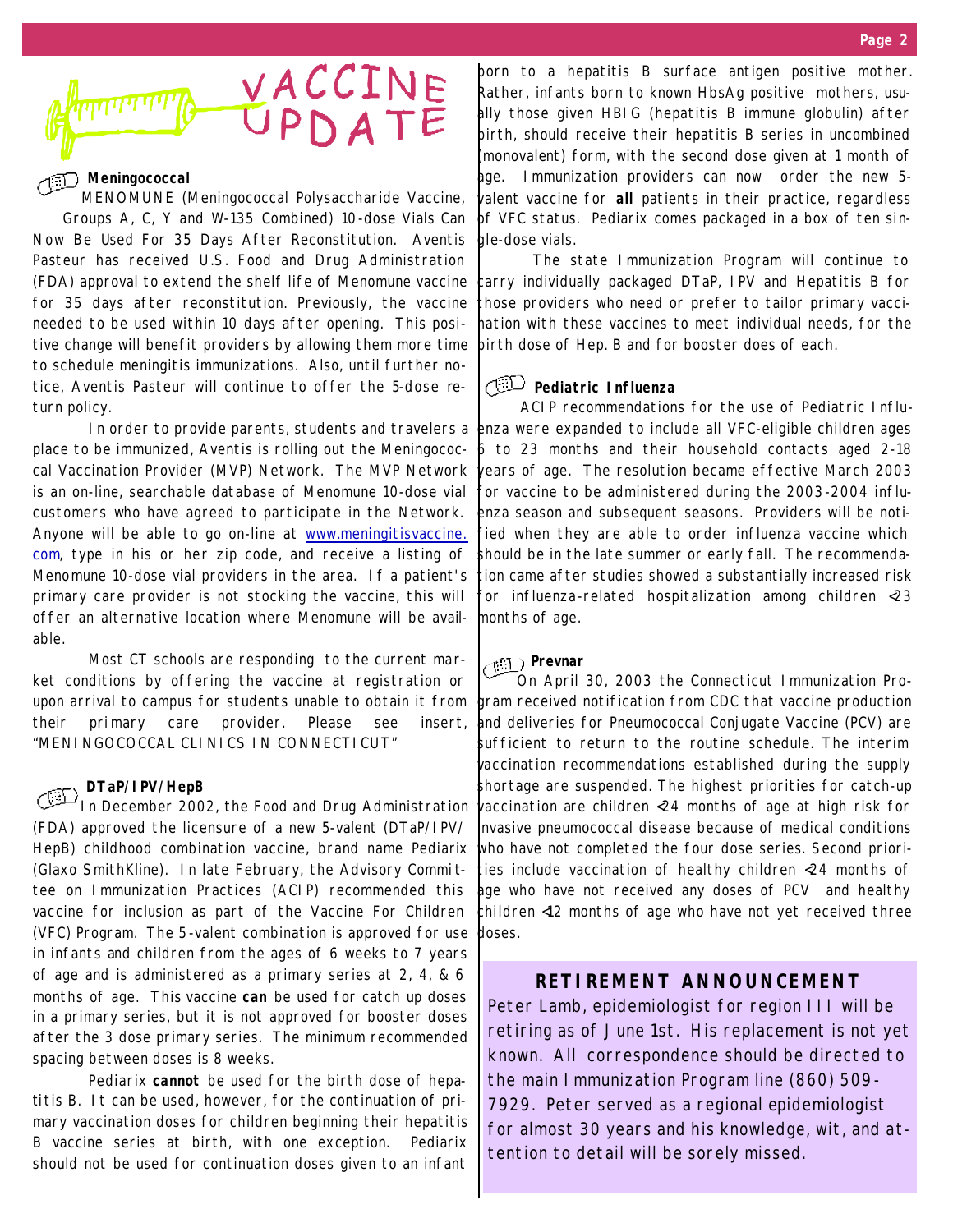

# **REGISTRY UPDATE**

A vendor has been chosen for the new registry software. Altarum, a private systems development company has experience developing the Michigan regis-

try system. The state will be taking what works in that system and modifying it to fit Connecticut's needs. Registry staff and consultants are currently working on a "Statement of Work" for the company. The new system will include everything that ICES (current CIRTS system) can do plus much more. For example:

- Web-based screens
- Accommodating automatic downloads from the state vital records database (EVRS) and the Medicaid Managed Care plans
- Adding new screens for outreach
- · Flagging invalid doses
- Generating practice-based lists that identify children in an age range who are late with immunizations
- · Vaccine inventory
- Electronic vaccine order submission to the state

Staff are also working with the State Department of Information Technology (DoIT) on the web VPN (virtual private network). Network problems between the East Hartford DoIT location and DPH are restricting new installations of CIRTS in physician offices until the web VPN is up and running. If any users are having trouble logging on to CIRTS or have any technical difficulties, please call Diane Fraiter at (860) 509-7938.



#### *Page 3*

**Local IAP Coordinators**

> **Bridgeport** Vacant ???

**Bristol-Burlington** Beth Mertz (860) 584-7682

**Danbury** Irene Litwak (203) 730-5240

**East Hartford** Rory Angulo (860) 291-7447

**Hartford** Leticia Marulanda (860) 547-1426 X7033

> **Meriden** Kate Baker (203) 630-4251

**Middletown** Jaime Grass (860) 344-3471

**Naugatuck Valley** Maritza Rosado (203) 924-9548

**New Britain** Ramona Anderson (860) 612-2777

**New Haven** Jennifer Rich (203) 946-7485

**New London** Susan Curcio (860) 447-8322

**Northeast Region** Janet Johnson (860) 928-6541 X2013

> **Norwalk** Pam Bates (203) 854-7728

**Stamford** Susan Leifer (203) 977-5098

**Torrington** Sue Sawula (860) 489-0436

**Uncas** Ginny Haas (860) 823-1189

**Waterbury** Randy York (203) 346-3907

**West Haven** Betty Murphy (203) 937-3665

**Windham** Karin Davis (860) 423-4534